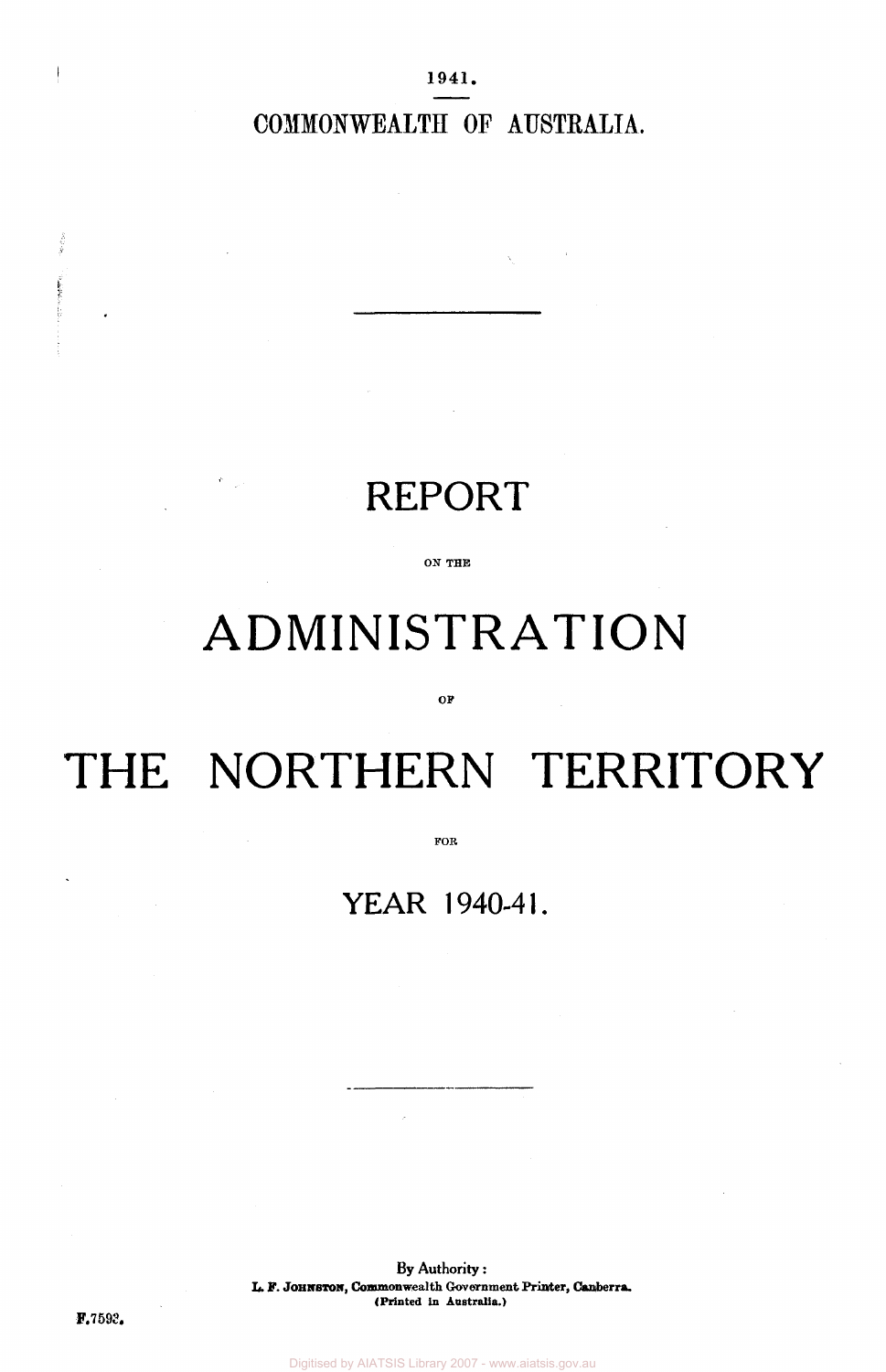#### THE PUBLIC TRUSTEE.

During the financial year 1940-41, the new estates numbered 31, making the current total 94, of which 19 were finalized, leaving 75 still current.

| The following is an analysis of the year's transactions :—                                            |                     | £           |              | s. d.       |
|-------------------------------------------------------------------------------------------------------|---------------------|-------------|--------------|-------------|
| Value of estates current 30th June, 1940<br>$\sim$ 100 $\sim$                                         |                     | 4,996 18 10 |              |             |
| Receipts as per cash book from 1st July, 1940, to 30th June, 1941                                     |                     | 3,284 14 10 |              |             |
| Interest on Commonwealth Savings Bank accounts<br>$\dddot{\phantom{1}}$                               |                     | 36 -        | $\mathbf{2}$ | - 1         |
|                                                                                                       |                     | 8,317 15    |              | - 9         |
| Disbursements from 1st July, 1940, to 30th June, 1941—<br>$\mathbf f$                                 | s. d.               |             |              |             |
| Duty, fees and postage<br>68 -<br>$\mathbf{v}$ , $\mathbf{v}$ , $\mathbf{v}$ , $\mathbf{v}$           | $\overline{4}$<br>4 |             |              |             |
| Claims paid to creditors of estates<br>$\ldots$ 624 18 4<br>$\mathbf{L}(\mathbf{r})$ and $\mathbf{r}$ |                     |             |              |             |
| Amounts paid to beneficiaries<br>$2,028$ 5 11                                                         |                     |             |              |             |
|                                                                                                       |                     | 2.721       | 8            |             |
| Value of estates current 30th June, 1941                                                              |                     | 5,596       | 7            | $^{\circ}2$ |
| Assets as at 30th June, 1941—                                                                         |                     |             |              |             |
| Commonwealth Bank balance<br>$\therefore$ 1,894 9 2<br>$\sim$ $\sim$                                  |                     |             |              |             |
| Commonwealth Savings Bank<br>$\ldots$ 3,701 18 0                                                      |                     |             |              |             |
|                                                                                                       |                     | 5,596       |              | 2           |

#### PATROL SERVICE.

The vessels *Kuru* and *Larrakia* have continued to operate in the Patrol Service. During the year the former travelled 4,890 miles and the latter  $2,649$  miles. Both vessels have given good service.

*Kuru* underwent her first major overhaul during this year—all work being carried out in Darwin and the vessel being slipped.

The engineers' workshop is in process of being fitted up and this will make the Patrol Service self-contained.

The Patrol Service has co-operated with the Naval and Military services and has rendered assistance to the Works and Services Branch in works about the Harbour.

#### NATIVE AFFAIRS.

In my last report I mentioned that the recommendations of the Director of Native Affairs to implement the policy of the Commonwealth Government had received the approval of the Minister. Definite progress in placing these plans into operation has been made during the year.

The Native Administration Ordinance which provides for Courts of Native Affairs presided over by Magistrates for native affairs, for the punishment of juvenile native offenders, &c, was brought into effect on 21st August, 1940.

The various Ordinances have been amended with a view to protecting natives from improper dealings with whites, and from the evils consequent on the use of intoxicating liquors and drugs. The penalties which may be imposed for breaches of the law in this regard have been made very severe.

Arrangements have been made and partly effected for the training of half-caste children in Church Mission establishments.

Funds were made available to the Roman Catholic and Methodist Missions to enable them to provide establishments at Melville and Croker Islands and a number of children have already been transferred to these Missions from Government institutions at Darwin, Pine Creek and Alice Springs.

It is expected that similar arrangements with the Church of England will be finalized in the near future, re suiting in the establishment of a Mission at Groote Eylandt and the completion of the transfer of all children from Government institutions.

The areas reserved for the exclusive use of natives were considerably increased. The Arnhem Land Reserve was increased by the addition of portion of Coburg Peninsula Flora and Fauna Reserve as well as Croker and Darch and other adjacent islands. The reserve in the south-west portion of the Territory was amended by the addition of country near its north-eastern corner and including Haasts Bluff, and the elimination of an area of useless desert country.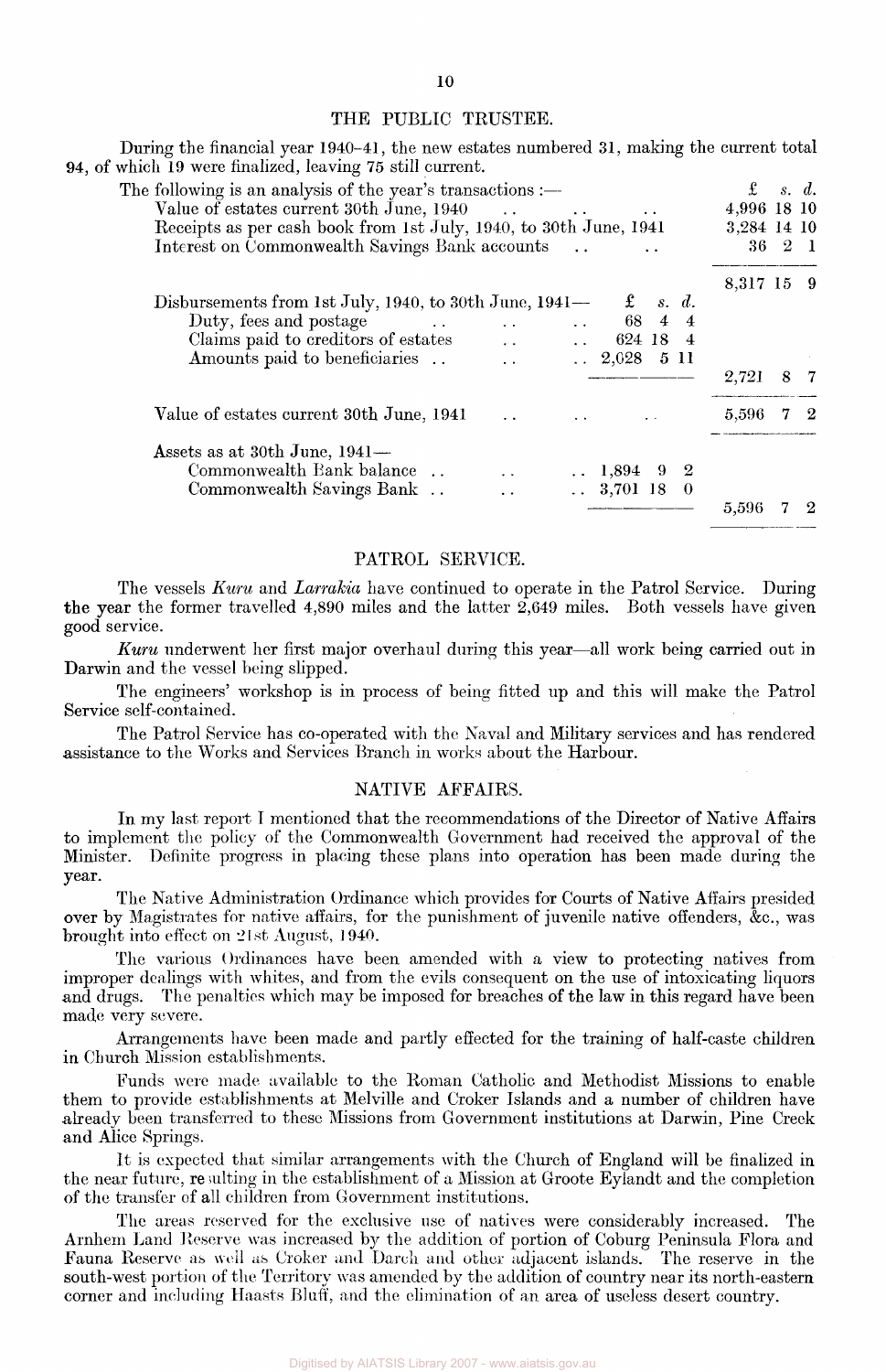The whole of Melville and Buchanan Islands has been reserved. These islands carry a large aboriginal population at present and by an adequate control system it is hoped to reduce, if not entirely prevent, contact between aboriginals and Asiatics.

Delissaville station, which is situated on Cox's Peninsula across the harbour from Darwin, has been acquired and converted into a depot for aged and infirm aboriginals. Refractory cases are also sent there for periods of detention.

Owing to the large influx of road and other workers as well as of military personnel it has been found necessary to take action to prevent undesirable contact between aboriginals and whites and to this end an area 5 miles in width on each side of the North-South Road has been declared a prohibited area for aboriginals. Areas surrounding towns, settlements and camps have also been prohibited for aboriginals other than those in employment and their families.

The very dry year experienced in the southern portion of the Territory resulted in a serious shortage of native game and vegetables, and in consequence supplementary supplies of rations had to be made available for the aged and infirm and in some cases new depots had to be opened to provide for all aboriginals in the vicinity.

At the Granites, the drying up of water supplies prevented aboriginals from travelling in search of food, and to alleviate their distress several tons of rations were despatched. This temporary relief depot was closed as soon as rains enabled the natives to again subsist on their normal food.

At Haasts Bluff, a permanent depot has been opened and aboriginals who belong to that district are being encouraged to return there.

The expenditure on aboriginals, not including salaries, or subsidies during the year, amounted to £13,690. Subsidies to missions amounted to £4,250.

The number of natives who were rationed and clothed at Government depots during the year was 918.

The demand for aboriginal and half-caste employees has greatly exceeded the supply available and this is partly due to the repatriation of a large number of people to their rural districts. Every available native in Darwin was in employment during the year. In country districts large numbers of natives are employed in primary industries, such as buffalo shooting, timber cutting, pastoral and agricultural. About 50 are also employed on small craft trading on the coast, and others are employed in pearl fishing.

The demand for female half-castes for domestic duties has always greatly exceeded the supply, and with the rapid increase of population in Darwin, the shortage is very keenly felt. Every male half-caste in Darwin has been employed at award rates of pay, and the half-caste population as a whole is enjoying the boom conditions at present prevailing.

Receipts from employers' contributions to the Aboriginal Medical Benefit Fund amounted to £987.

It is part of the existing policy to permit suitable half-castes to manage their own affairs and during this year fourteen male and sixteen female half-castes were exempted from the provisions of the Aboriginals Ordinance. Fifteen female half-castes married—six with Europeans and nine with half-castes.

Compensation amounting to £1,376 4s. was paid in respect of half-caste homes acquired for defence purposes and five houses were erected by the Administration to accommodate the families who were deprived by the acquisition.

Notwithstanding the abnormal conditions at present prevailing convictions for crimes committed by half-castes numbered only 69, which is 30 less than during the previous year. The convictions against aboriginals, however, increased very considerably. They numbered 381, which is 114 in excess of the previous year. The increase, however, was chiefly in respect of offences such as drinking liquor and being on prohibited areas.

Measures to combat this have been adopted and by regular nightly patrolling of camps and the restriction of migration of natives to Darwin it is anticipated such offences will become far less frequent.

At the close of the year the half-caste population numbered 1,037, which showed an increase of 135 on the previous year, while the aboriginal population numbered 13,451, a decrease of 446.

The number of half-castes in Government and subsidized institutions was 98 males and 153 females—a total of 251 as compared with 261 at the close of the previous year.